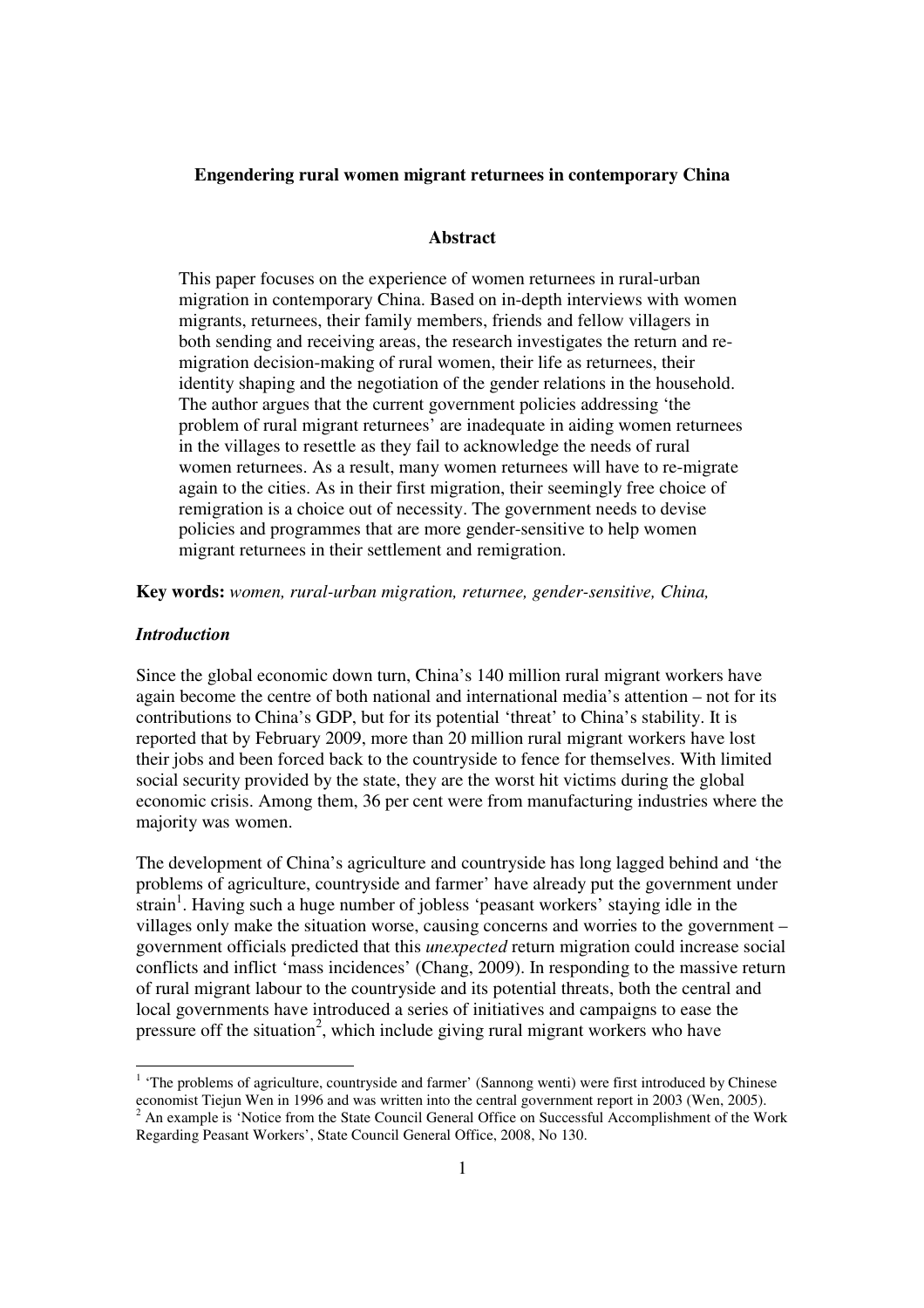unemployment insurance a one-off living allowance, arranging free skill training and government sponsored job fairs. Yet, these seemingly gender neutral programmes are in fact gender blind. For example, most of the unemployed rural women migrants could not qualify for the one-off living allowance because the majority of rural women work in the informal sector where the employers refuse to provide them unemployment insurance. Despite the government's embracement of the rhetoric of 'gender mainstreaming' since the Beijing 1995 World Conference on Women (Jacka, 2006: 602) and growing evidence about the 'gender-specific aspects' of migration (IOM, 2005), the government demonstrates no gender awareness or sensitivity in its migration related policies, regulations and programmes. Examining the different needs and conditions of women and men in migration is fundamental for gender to be fully incorporated into the migration policies and practices. However, with a few notable exceptions (Murphy, 2002; Jacka, 2006), to date, little research has been done on rural migrant returnees and even less on rural women returnees.

Why do rural women return home and how their decision is made? How do women migrants adjust their life back in the countryside after their sojourns in the city and the exposure to urban life style? How their return influences the power relations in the household and further impact on the negotiation of their identities and their perceptions of their life as returnees? How does return influence women's social networks? Will their return be a 'sustainable return' (Black and Gent, 2006)? Based on in-depth interviews with rural migrant women as well as women returnees, their family members, friends, fellow villages and colleagues, this paper examines the decision-making of rural women in their return process, the reconstruction of their life back in the home villages and the negotiation of their identities as returnees. The rest of the paper is structured into four sections: section one gives a brief review of women in rural-urban migration in China and the government recent policies in dealing with rural migrant returnees followed by section two data description; section three engenders rural women migrant returnees and section four concludes the paper.

### *Rural migrant women in China*

Nationally, more than 50 million rural women are working in the cities, accounting for 36-40 per cent of the whole rural migrant population (People's Net, 2006). Due to their lack of urban household registration status (hukou), they cannot settle in the cities permanently even after years of migration. They are commonly called 'women peasant workers' in China. The majority of these 'women peasant workers' are channelled through *guanxi* networks to take up low skilled gender specific jobs (Zhang, 2006) and their employments are highly concentrated in textile and manufacturing industries and service sector (Davin, 1996, 1999; Solinger, 1999; Fan, 2003; Jacka and Gaetano, 2004; Jacka, 2006).

Rural migrant women live a precarious life in the cities. A recent research done by All China Women's Federation shows that 60 per cent rural women migrant workers do not have employment contracts, 76 per cent of the women do not have medical insurance, 85 per cent do not have access to pension scheme and 92 per cent of women do not have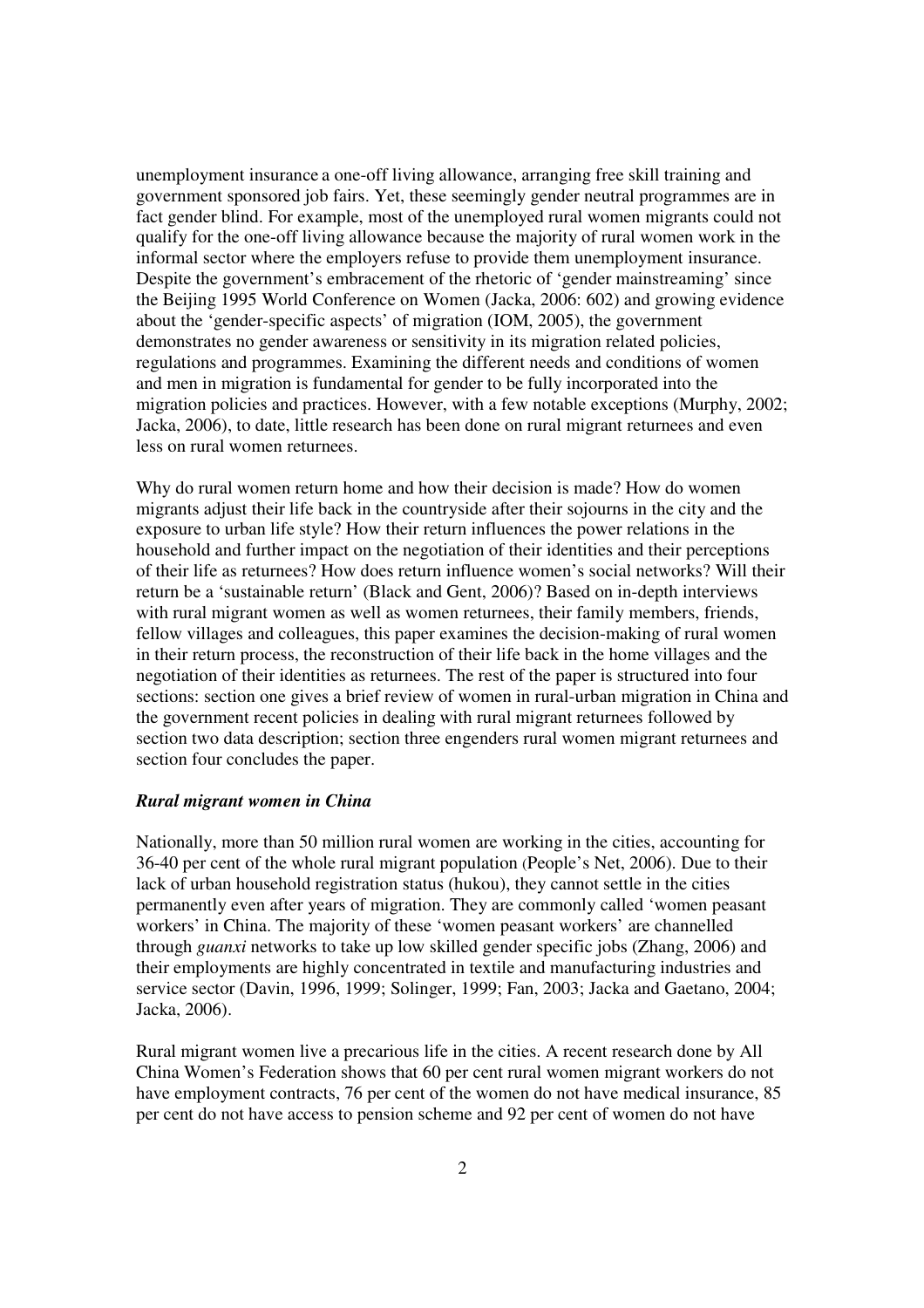unemployment insurance (People's Net, 2006). Some researchers argue that rural migrant women are under triple oppressions of 'global capitalism, state socialism, and familial patriarchy... along lines of class, gender and rural-urban disparity' (Pun, 2005). They are segmented from the urbanites' world and have limited upward social mobility (Zhang, 2006). They are 'the most oppressed' and can be seen as under 'spatial and social apartheid' (Au and Nan, 2007).

In spite of the difficulties and hardship in the city, migrant women still carry on with their migratory project – it is often not a freewill choice but rather a necessity. On the one hand, China's urbanization and modernization demands cheap and docile labour, on the other hand, increasing rural-urban disparity, the shortage of land, low return from agricultural work, and low status of peasants force rural people leave their villages to look for urban employments. Because women's labour is in firm control of the Chinese patriarchal family, they have limited power in their migration decision process and their migration is directly and strongly influenced by their subordinate status (Zhang, 2006) even though migration may coincide with their desire to 'see the world' and to 'develop' themselves.

Women and men experience migration differently and they have different needs in the process of migration. While migration opens up new opportunities for rural women, it also exposes women to violations of human rights and triple discrimination in the city because of their status as a migrant, peasant and woman. There is therefore an urgency in developing gender-sensitive policies and programmes in both sending and receiving areas that address the needs of both rural migrant men and women at all stages of the migration process, which will significantly improve the general well-being of rural migrants, especially that of rural women migrants (OSCE, 2009). In the past three decades, Chinese government has been making effort in reforming its internal migration policies and developing programmes to aid rural migrant workers. Nonetheless, the reforms and programmes are more often short-acting remedies addressing problems temporarily – for the government, its first and foremost concern is still the growth of the national economy at whatever costs. Integrating gender perspectives into its migration policies is naturally not on the government's top agenda.

Serving as a 'safety valve' during economic depression, rural migrant women are among the first to be discharged with very little costs to the business or the government<sup>3</sup>. As the majority of women do not have employment contract, unemployment insurance, medical insurance or access to pension scheme, neither the employer nor the government has to pay for anything when rural migrant women become jobless and return to the countryside. Although both the central and local governments have produced a series of initiatives on helping rural migrant returnees during the recession, rural women returnees can hardly benefit as these programmes do not recognize the specific needs of rural women. Few women returnees, for example, can find jobs through the government sponsored job fairs for rural migrant returnees due to the fact that most women did low skilled work in the

-

<sup>&</sup>lt;sup>3</sup> Former US Federal Reserve Chairman Alan Greenspan made similar comments on unauthorized foreigners in the US 'unauthorized immigrants serve as a flexible component of our workforce, often a safety valve when demand is pressing and among the first to be discharged when the economy falters.' "Obama: Immigration Reform," *Rural Migration News*, Vol. 15, No. 3 (2009).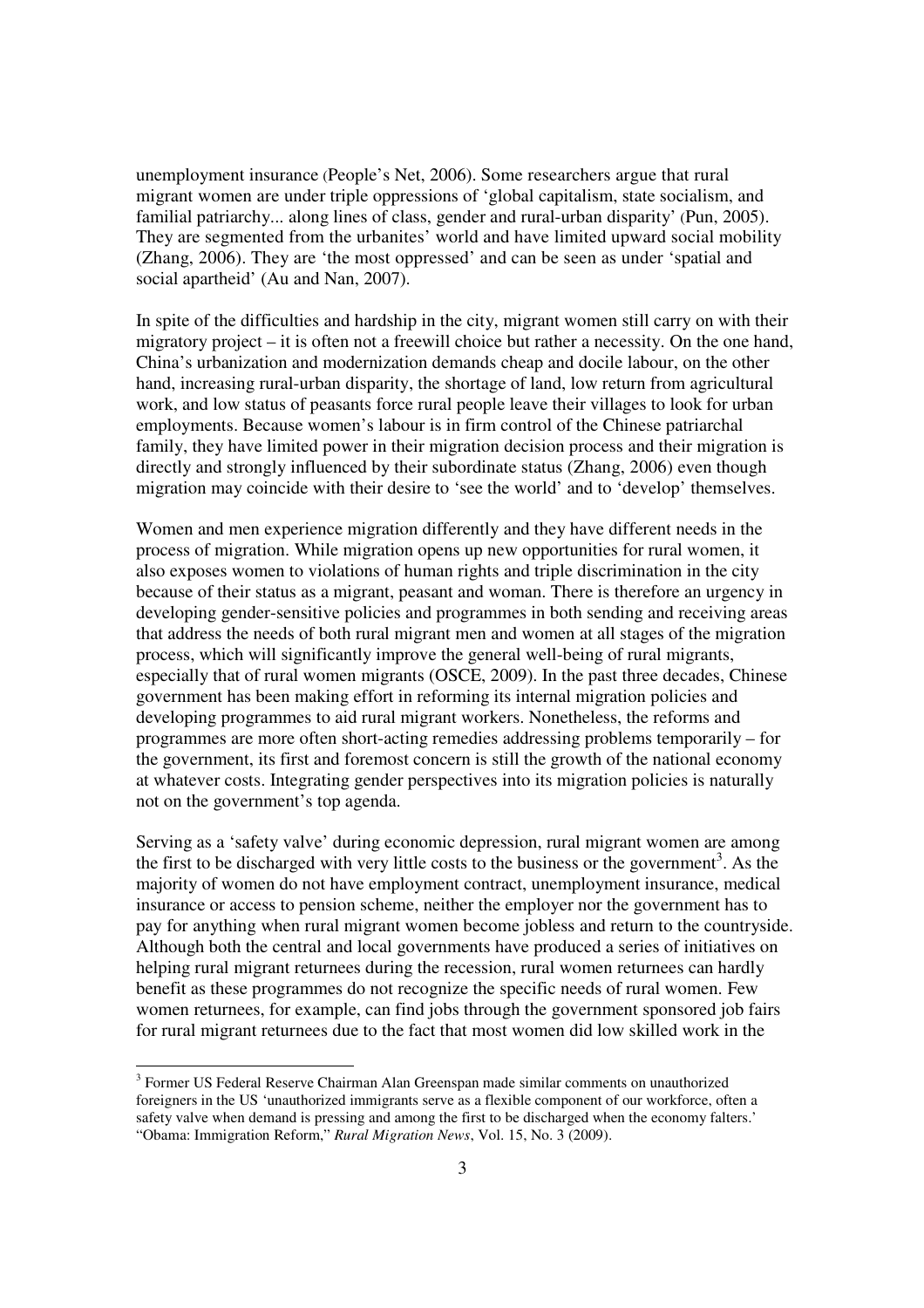cities and they do not have adequate qualifications and training as required by the jobs advertised through these formal channels. For many reasons, the government sponsored skill training programmes for rural people such as the 'Sunshine Project' and the 'Rain Programme' also excludes the majority of women returnees. For example, the 'Rain Programme' specifically targets rural youth under 30 years of age who live below the national rural low income poverty line (958 RMB in  $2006<sup>4</sup>$ ), particularly those who newly graduated from middle school or senior high school. Most of the women returnees, on the other hand, do not have required educational level and many are over the specified age limit.

More nuanced research should be done on the gender impact on rural migrant women, especially women returnees, which is a less studied area, so that the current migration related policies and programmes could be modified to improve their quality and efficiency to address the specific needs of rural migrant women and returnees.

## *Description of data*

The data used for this paper are drawn from a qualitative study on women in rural-urban migration in China. Sixty in-depth interviews with rural women migrants, their parents, husbands, relatives and fellow villagers, colleagues and supervisors were conducted between 2003 and 2005 in two popular destination cities, Shantou ( $\mathcal{H} \neq$ ) and Beijing<sup>5</sup>, and two sending provinces, Henan and Hebei. Thirty-three informants were women migrants and among them, 14 had return experience and four were still living in their home villages by the time of the interviews. The youngest women migrant in the sample was 16 years old and the oldest 56 years at the time of the interview. The duration of their migration experience ranges from one month to 14 years. They came from 30 villages in 24 townships/county seats eight provinces.

As their decision to migrate to the cities, rural migrant women's decision to return to the home villages is under the influence of multiple factors that relate to both sending and receiving areas. However, to date, most of the existing migration studies on rural migrant women in China are based on data collected in either the sending areas or the destination cities, researching different stages of the migration process such as out migration and return migration as discrete movements that has no impact on one another. While in this study, the data were collected through both ends of the migration chain. By tracing women migrants through their migration journey from their home villages to the cities and from the cities back to their home villages, the dynamics of rural women's migrating process were captured and the links between the sending and receiving areas were established. This study interviews not only women migrants, but also women migrants' family and fellow villagers in the countryside, as well as their friends and employers in the city. This approach enables the author to map rural women in relation to others and to position women migrant informants back into the migrant/rural/urban community.

<sup>&</sup>lt;sup>4</sup> See 'Notice on the implementation of the Rain Programme in poverty stricken area', 22/03/2007, The State Council Leading Group Office of Poverty Alleviation and Development.

<sup>&</sup>lt;sup>5</sup> Shantou (汕头) is located in the Special Economic Zone, where most informants were factory workers, and most informants in Beijing were mainly employed in private businesses.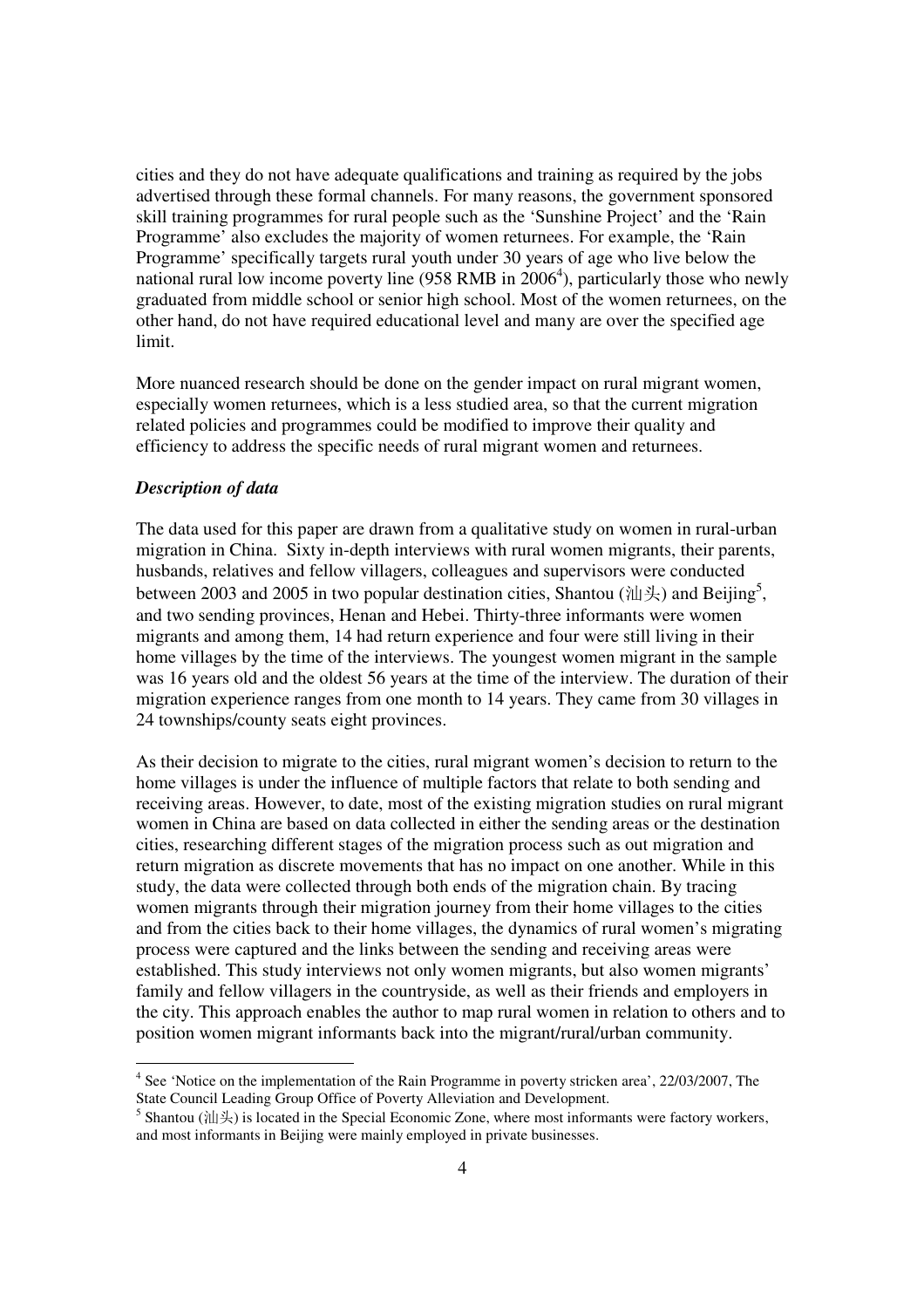### *Engendering rural women migrant returnees in China*

As few rural migrants can settle in the cities without urban household registration, returning home some day is an unavoidable part of their migratory life. Even without the economic down turn, they may still have to return home due to unemployment, hardship, illness or injury (Murphy, 2002). However, these factors can have very different impact on rural women's decision to return as compared to men. And rural women's life as returnees is also characterized by tensions and struggles originated from their gender role norms for women in China.

## *Returning Home – Making a 'Forced' Decision*

Although unemployment is a common factor that leads to rural women migrants' retreat to the villages, it is not the sole reason for women to return. Many women are also compelled to return home because of the expectations, obligations and pressures prescribed by their gender roles regardless whether there is an economic recession. Women are more likely to be 'forced' home rather than acting on their own decisions as compared to their male counterparts and their 'forced' decision is often made under the influence of a combination of various gender specific factors in both sending and receiving areas.

For many filial daughters, returning home upon the call from their parents is their undeniable responsibility as their labor is still in firm control of the patriarchal family and these responsibilities are often prescribed by their gender role as woman. For example, some women migrants are expected to help with agricultural work at home, some to look after sick parents or relatives, and some simply to get married. 23 year old *Yan* came from Heibei. She had been working in a stamp factory in Beijing before quitting her job to answer the call from her mother, a 'double obligations' she had to fulfil – to help with the harvest at home village and to get married. Her mother told me proudly:

She quit the job this Mid-Autumn Festival. I planted a lot of cotton this year and I asked her to come back to help me with picking the cotton in the field. I kept her home and didn't allow her to go back to the job... She was very compliant and she followed my words obediently. She does whatever I ask her to do. (age 45, mother of Yan from Hebei)

While marriage for a man is often a point of independence and may well be a 'push' power encouraging a migrant man to go back to the city and continue with his migration; whereas marriage for most migrant women means a temporary retreat from their life in the city because patrilocal, exogamous marriage forces them to move to and settle in their husbands' home and to perform the duty of a wife such as conceiving a son for the family and taking care of the in-laws. *Qin* quitted her work as a nanny upon her marriage and moved to her husband's home to perform her duty as a wife in a village in Hebei Province in 2000. While her husband continued with his migration in a nearby city after their marriage, she had to stay with her in-laws in the village to nurse her baby daughter. Holding the baby in her arms, she talked about her return helplessly: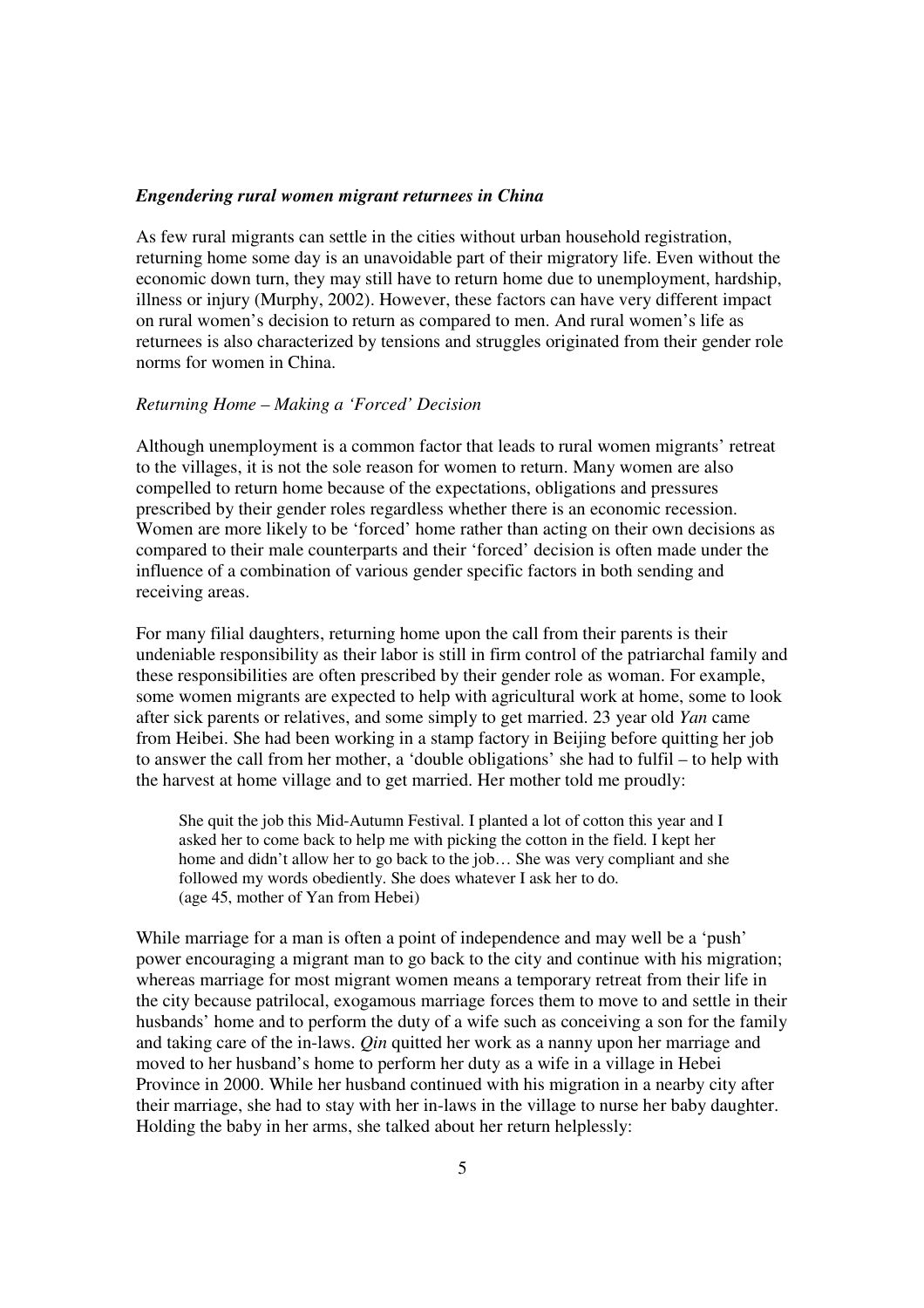I worked (as a nanny) for a year and later on went back home because of my wedding. It would be inconvenient if I continued to work in the family after marriage so I went back… I am now staying at home (not working), because I have to take care of my daughter and I have no other choices at all! (returnee, age 26, migrated from Hebei in 1998)

For those women migrants whose husbands stay in the home village, constant return is their obligation since the centre of their world – the husband – is still in the village. *Xiu* migrated from Sichuan to work in Beijing in 1990 after her husband's migration failed to bring any money home. Despite the long distance and the expenses of travel and her job opportunities in Beijing, she retreated from migration and returned home several times until her husband joined her in migration Beijing in 1998. She told me:

Anyway, since I had my husband and child at home, it was impossible for me to stay here all the year round without going back home at all. So I came to Beijing and worked for a few months then returned home once more. (hardware seller in Beijing, age 34, migrated from Sichuan in 1990)

But on the other hand, when the migrated husband decides to return to the village from migration, the migrated wife who accompanied him will be more likely to follow. This is especially true when the husband returns home to set up a business after some years' of migration. I met 46-year-old *Fang* in her rented home in Shantou, who had been selling fish balls with her husband in a local market. In the past 10 years, she had been in and out of her migration quite a few times – all because of her husband – to join her husband in migration when he was successful, to follow him back to their home village in Guangdong when he decided to start his own business in their village breeding bullfrogs, and to migrate with him again to Shantou when his 'business' failed and lost all their investments. While for *Fang*, migration or return was simply a part of life that was prescribed by her role as a wife – to follow her husband wherever he went.

Besides the 'pull' factors in their home villages that lead to women's return, there are also 'push' factors in the city that force women to go home. Illness, hardship, home sickness were mentioned by my informants as some of the reasons for their return; but more importantly, women's lack of social networks and legal status in the destination city makes returning home the only practical option for rural migrant women, especially for single women, since many may have to rely on their or their family members' social networks to find a husband. *Zheng* was among the very few informants who managed to enter the urbanites' world in her migration – she worked as an accountant in a trade union office in Beijing. Although she could work in the office, enjoy a stable salary and many holidays, she quitted her job and returned home.

It was (a nice job). But there were still a lot of problems… I couldn't get a Beijing local household registration and I didn't have any friends there. I couldn't settle in Beijing and did not have a family there either. Of course the only choice for me was to go back to where I came from. … Even if I didn't quit and was still working in the Union, nobody could help me with my household registration. … Besides it was also time for me to find a boyfriend… but it was almost impossible for me unless there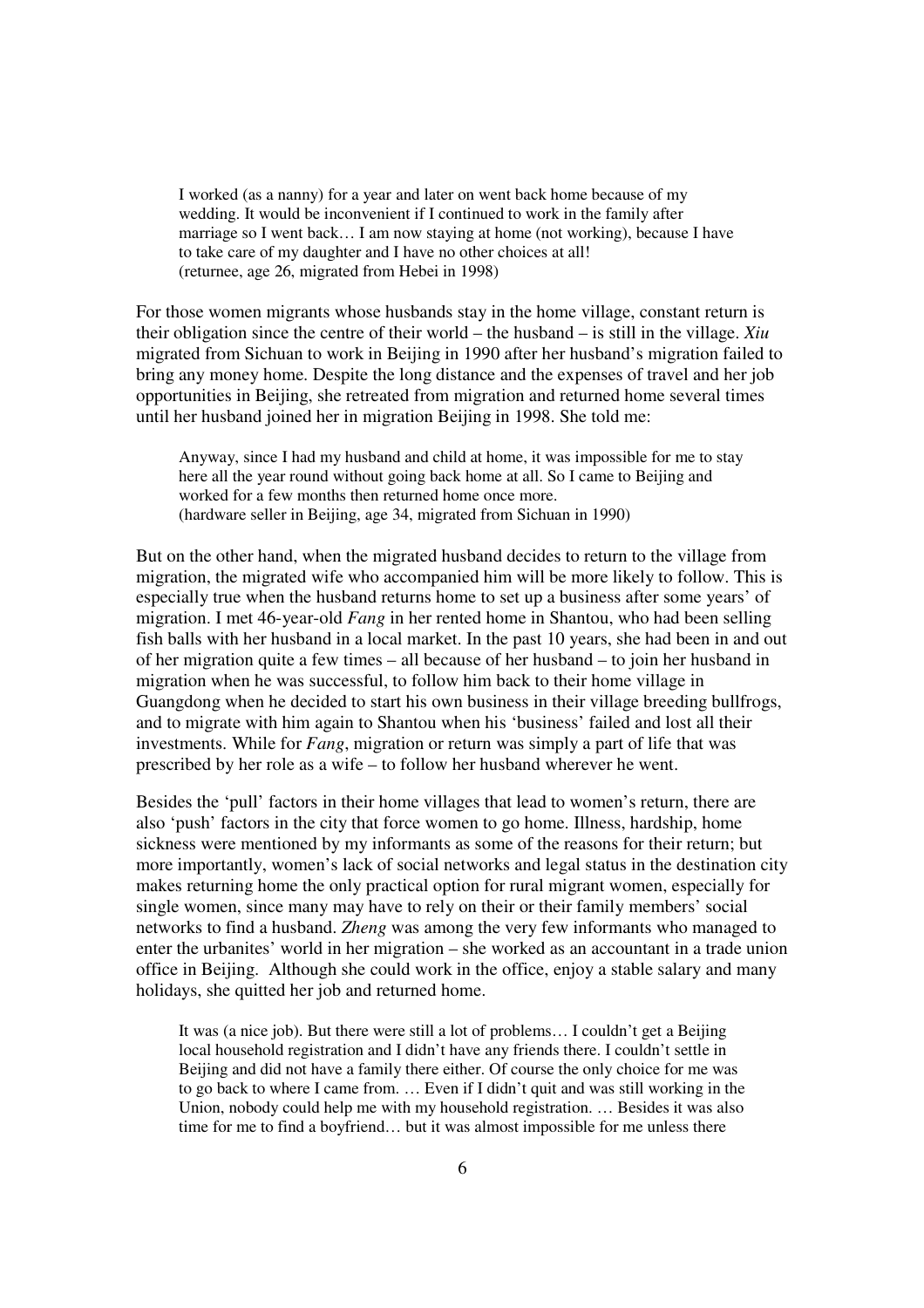was somebody who could introduce me to him because I didn't know anybody there at all! … The sphere of my contact with people was extremely limited and I couldn't meet the right person at all. So after consideration, I still felt that the best choice for me was to come back.

(returnee, age 28, migrated from Hebei in 1998)

Some women, though, tried to negotiate a compromise between migration and return – they re-migrate to the cities or townships that near their home villages where they could, on the one hand, find more home fellows and build their own guanxi networks, and on the other hand, fulfil their responsibilities as daughters, wives and mothers, meeting the needs of their families back in the villages. *Ping* migrated to Beijing to work in a stamp factory from a village in Hebei when she was 19 years old. Although she was happy with her work in Beijing, she returned home two years later to look after her aging parents. However, not for long, she re-migrated again, not to the capital, but to a small city near her home village where she could commute home easily and where she could build and extend her *guanxi* networks. She said:

I came back because I didn't have any friends in Beijing. All my friends were working here in this city. The boys and girls in my village and neighbourhood, all of them found jobs here and migrated here by and by. So I had more friends who were working here.

(returnee, age 23, migrated from Hebei in 1999)

As migrants elsewhere, the home bound return of rural women migrants in China is seldom under the influence of one single factor only. It is always under a combination of various 'push' and 'pull' factors in both the receiving city and sending village that rural women make their decisions to go home. Women and men experience migration differently and this in turn has direct impact on their decision to return, which will also greatly influence their settlement in their home villages and their remigration intention to the city.

## *Reconstructing life in the home village – difficulties and struggles of rural women returnees*

Forced back to the countryside, migrant women face many difficulties in adjusting their life as returnees after their sojourns in the city and the exposure to urban life style. Although both the factors external to the family such as the state policies and programmes and those within the family unit such as the structure and size of the family will have great impact on the resettlement of both male and female migrant returnees, they could create gender specific difficulties, tensions and struggles for women which have profound impact on women returnees' life therefore should be addressed with sufficient gender-sensitivity.

1. No longer a cash earner.

One of the biggest challenge that all returned women have to face is the fact that they are no longer 'visible' cash earners in the family and instead become 'dependents' and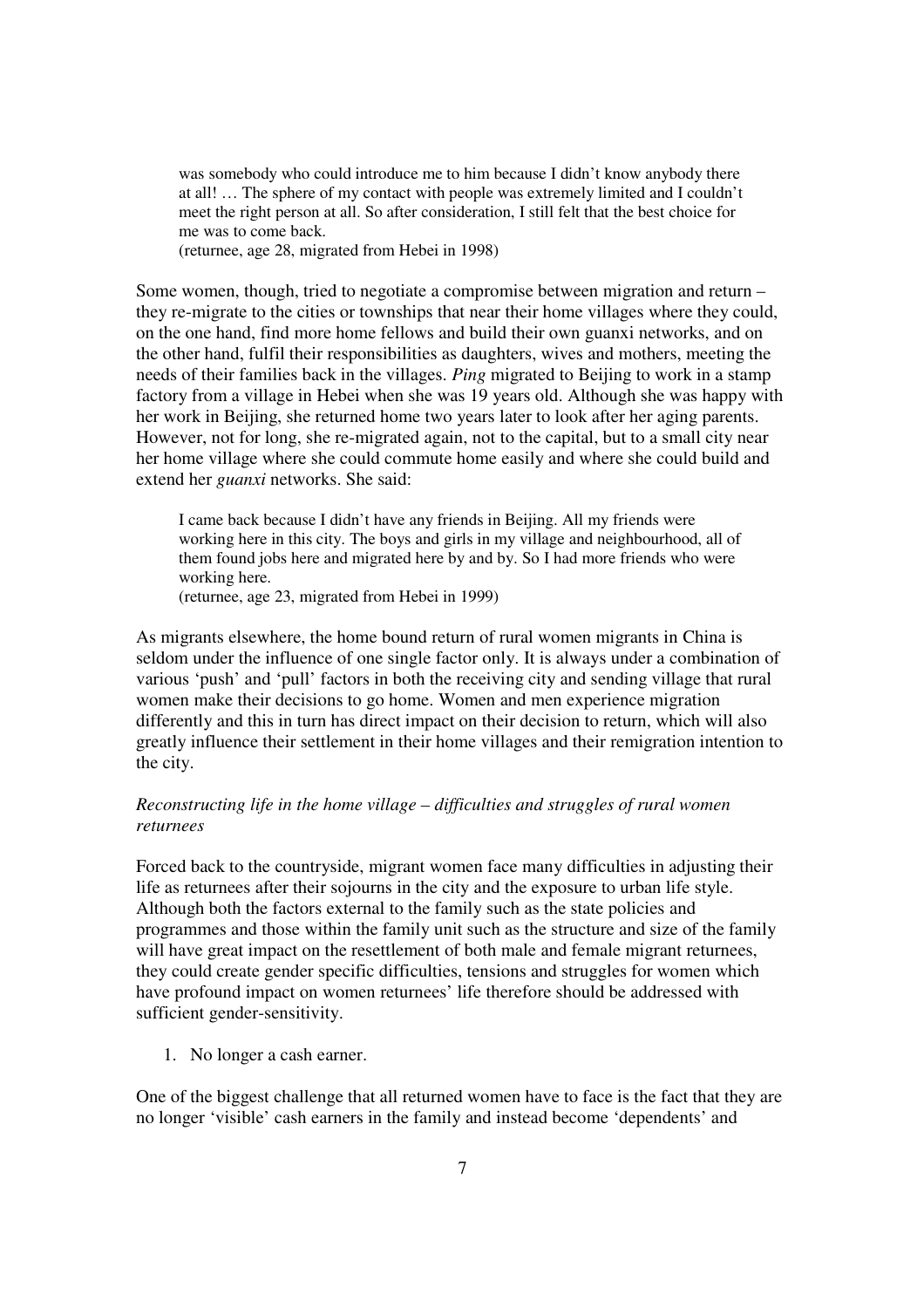'surplus labourers' in the household. This is more noticeable both to women returnees themselves and their family members who were left behind during women's migration because firstly, there is less cash income in the household as women returnees could no longer bring remittances home; and secondly, the contrast of women's absence makes their consumptions in the household more pronounced. The fact that women returnees are no longer cash earners also deprived of their 'fall back' position<sup>6</sup> in the household that was earned through their migration, which could profoundly influence women's bargaining power within the family and their general well-being. *Qin* terminated her migration as a nanny in Beijing because she got married and then had a baby. Living in a village in Hebei with her parents-in-law, she experienced great frustration with her life as a returnee. Even though her husband, also a rural migrant, was still in migration and had been sending remittances home regularly, the economic tension in the family was high. Qin was desperate to re-migrate out of the village. She told me:

Working in the city is much better than staying at home. And I had more freedom there. I could spend the money I earned at my own will. Nobody could interfere with me. But I cannot buy whatever I want to buy when I return home (from migration), because it is not very proper for me to spend money which is expected to be saved for the family. … It is very difficult for me to stay at home after my experience of migration.

Aside from a big change in their financial status, returning home also put women back to direct and continuous monitoring from their parents, parents-in-law and fellow villagers, which makes them more aware of the presence of patriarchal control than before their migration. This control could become much tighter as compared to when they are in migration as now they are no longer considered as 'city people' (chengli ren) by their family members and fellow villagers and are expected to have 'proper behavior' like all other village women. Many women, especially young women, can feel very constrained at home. *Ping* had several breaks from her migration in Beijing as a stamp album factory worker. Talking about the lack of freedom she had to face back at home as a returnee, she said,

I had a pair of European style shoes with very long and pointy tips. She (my mum) said she would cut the tips of my shoes off if she saw me wearing them again…

Women's return and their transition from a cash earner in the outside sphere to the domestic sphere also reinforces the previous unequal gender relations in the household and it also leads both women returnees and their family members put more value on the waged work in the cities rather than unpaid domestic work in the household. Most women returnees resumed their household responsibilities without any complaint, let alone challenging the traditional gender role stereotypes. Furthermore, few returned women value the domestic work they did in the household – it was the cash generating work that was more valued by women returnees. When asked about the work they do at home in the villages, all returned women told me that they 'just stayed at home doing

<sup>&</sup>lt;sup>6</sup> See Murphy, 2002.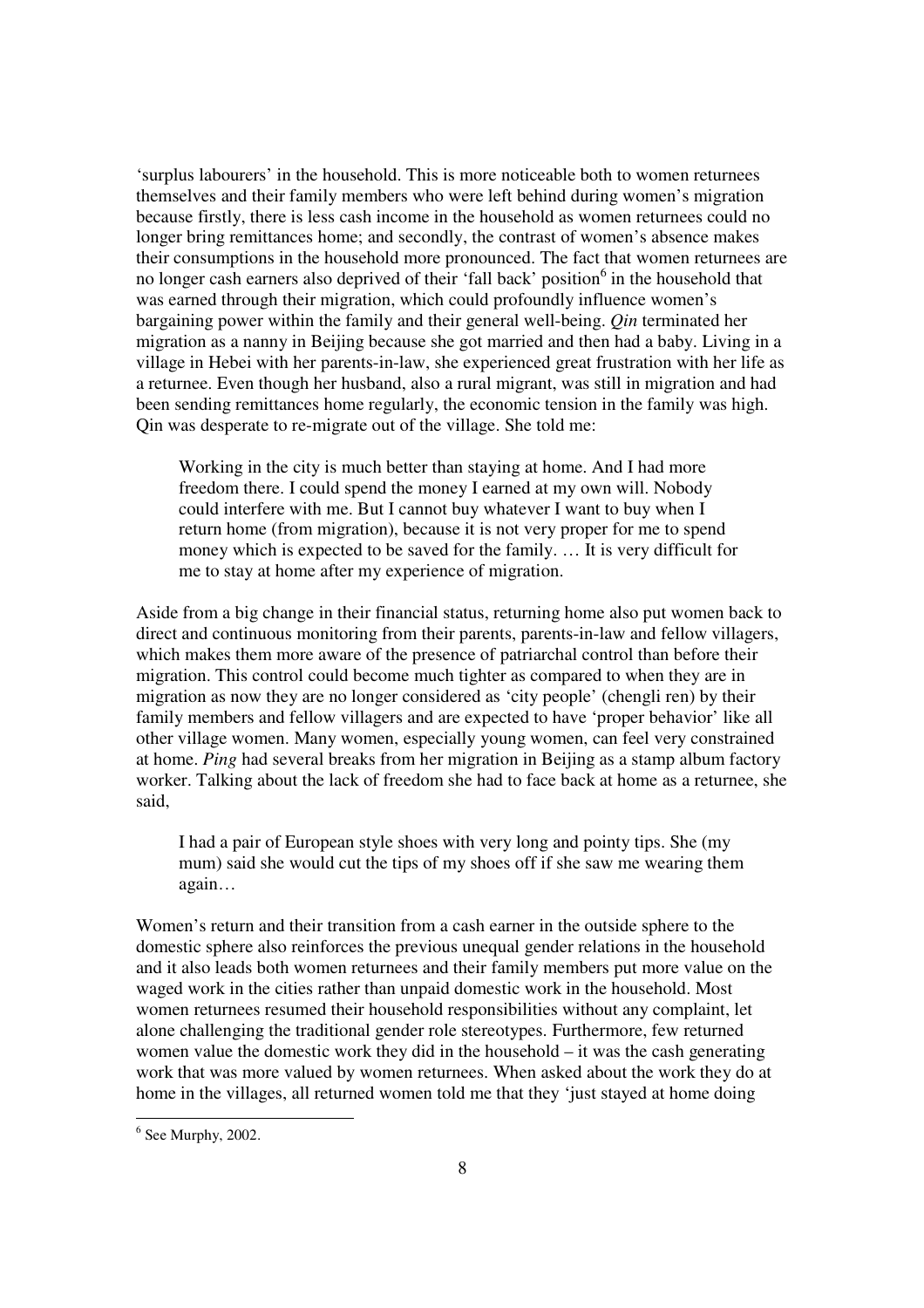nothing', whereas in fact, they all took on household chores such washing, cooking and looking after younger ones in the family. The devaluation of women's domestic work in the villages and emphasis on cash generating work in the city by women returnees and their family members further put women returnees in a disadvantaged position in the family and this greatly reduces their bargaining power in the household.

## 2. A factual surplus labourer.

Upon returning home from migration, most women returnees are also pushed into factual 'surplus labourers' in their rural households because of their loss of land ownership. None of the returnees in this study had land in their home villages. In fact, among the 33 women migrants I interviewed, only nine women still had land back in the countryside. Land is the 'most valued form of property and productive resource' and 'the single most important source of security against poverty' (Agarwal, B. 2002: 2). Effective and independent land rights are important for the welfare, efficiency, equality, and empowerment of women (Agarwal, 2002: 4). Losing direct access to land will put women as well as children at more risk of poverty and make them more vulnerable especially when women's marriage break down (Agarwal, 2002: 5).

A research on rural women migrants conducted by All China Women's Federation also shows that the change of marriage status is the main cause of land loss among rural women (Mo, 2007). Although the policy of extension of the land contracting period to 30 years without readjustment since  $1998<sup>7</sup>$  intends to give peasants assured long-term land use rights, it at the same time results in the loss of land rights for married women. Because traditionally rural women leave their natal home and move to their husband's home upon marriage, they will not be able to get land through land readjustment in their husbands' villages under this policy<sup>8</sup>. As land is allocated to the household rather than to an individual, married women will not claim rights to the land from their natal home as the land is seen as a property of their natal family. This also endangers the land rights of divorced and widowed women in a peasant household as their land rights are not specified and are easily infringed by other members of the family. Since the economic tensions of the returnees' household could worsen dramatically during an economic recession as many migrant members of the household could lose their jobs in the city and return to the countryside, having access to arable land would greatly improve the livelihood of women returnees and enhance their sense of security. There is therefore urgency for the government to readjust its rural land allocation policies and practices, especially regarding the protection of the land rights of rural women.

3. Lack of *guanxi* networks.

<u>.</u>

<sup>&</sup>lt;sup>7</sup> 'Resolution of the CPC Central Committee on Several Major Issues Concerning Agriculture and Rural Work', issued by the Central Committee of the Chinese Communist Party in its Third Plenary Session in October 1998.

<sup>8</sup> Although the *Law of the People's Republic of China on Land Contract in Rural Areas (2002)* stressed the protection of women's land rights in **Article 6** 'In undertaking land contracts in rural areas, women shall enjoy equal rights with men. The legitimate rights and interests of women shall be protected in contract.', it undermines itself by specifying the peasant household as its contractor rather than an individual peasant.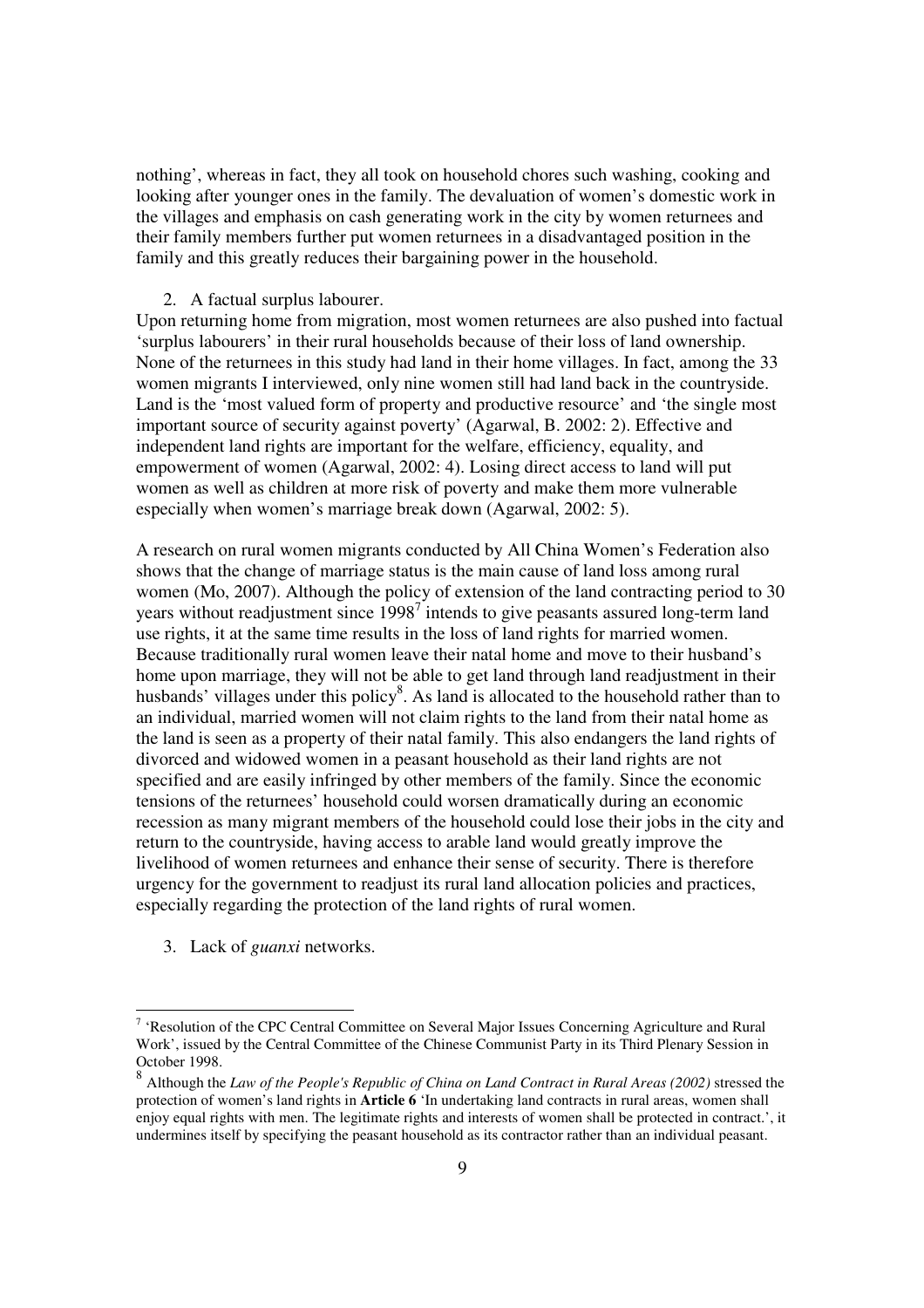Many returned women migrants, especially young women, find their life at home village unbearable because they do not have sufficient *guanxi* network in the villages. And this is one of the major forces that push many women returnees back on to one after another migration project. Xia migrated to Shantou from a village in Jiangxi at the age of 15. She gave up her work in a footwear factory in Shantou in 1998 and returned home because of poor income and hardship. However, she could not stay in her home village for long. She told me,

But most of the girls at my age either already got married and no longer lived in the village or they migrated to work in the city. I could not find many with whom I could have intimate conversation. I didn't stay home for long. Then I went out work in the city once more.

(returnee, age 22, garment factory worker in Shantou, migrated in 1996 from Jiangxi)

'*Guanxi* network needs to be cultivated and maintained' (Zhang, 2006: 121). Their sojourns in the city prevent women to cultivate, maintain and further develop *guanxi* networks in their home villages. As many women migrate at a very young age with the help of others' *guanxi* networks before they build up sufficient networks at home, many do not have mature networks at all in their home villages. Their return also makes the maintenance of their *guanxi* networks in the city more difficult. Women returnees therefore risk losing *guanxi* networks at both destination and sending places. It may be hard for them to find immediate social support when they are in difficulties (Zhang, 2006: 121). Helping women to build up and extend their *guanxi* networks in both the cities and the countryside could provide women returnees with extra social protection and security and therefore could greatly enhance women's general well-being.

### 4. Living with rural urban disparity

Despite the government's effort to reduce rural-urban disparity, the gap keeps widening over the last decade. Latest figures from the National Bureau of Statistics show that the average urban per capita net income was 17,175 yuan (\$2,252) in 2009, compared to only 5,153 yuan in the countryside, a ration of 3.33:1 (Fu, 02/03/2010). This does not include other hidden welfare benefits for urban residents which peasants cannot enjoy due to their rural hukou status. On the other hand, basic infrastructure and social services in rural areas have continued to lag further behind urban areas. These disparities are rather more pronounced and more noticeable for women returnees. Xia had quite a few episodes of returned experience before she found work in a garment factory in Shantou. Talking about her life as a returnee in her home village in Jiangxi, she said:

'… But there are some aspects which I cannot get used to. … It is hard to say. I cannot find words to describe. … For example, the roads in my village are not like the roads here. They are unpaved roads and are very muddy after the rain. And it rains often in my hometown. So my shoes and my pants all become dirty with mud if I go outside. It is very clean in the city.'

Fen, who sold eggs in a local market in Beijing told me: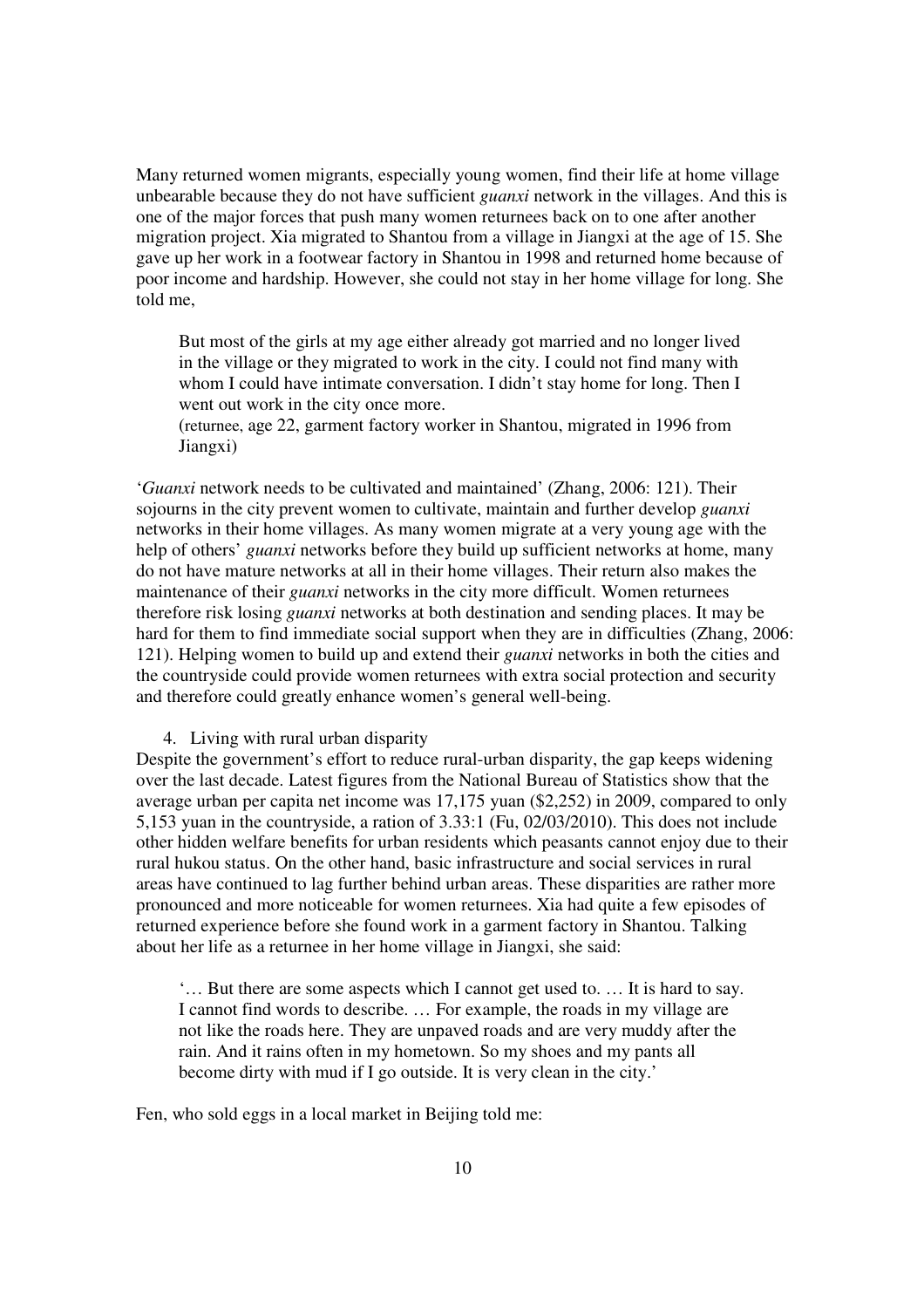'Life is very convenient here (in Beijing<sup>9</sup>). The first inconveniency at home is water. ... And the water supply is very good (here). I can use water whenever I want no matter it is day or night. In my home town, you know, the water supply is restricted. We can only have water during a certain time every other day.'

Experience of return only makes women returnees as well as their family members more aware of the sharp rural-urban disparities and the necessity for them to migrate again. Without addressing and changing the negative push factors that created their first migration, it would be difficult for women returnees to settle in the villages. Most women will have to migrate again. Villagers from Hebei told me, 'People all want to migrate. Nobody wants to stay in the village… There is no hope in the countryside…'

## *Negotiating identities and belongings as a woman returnee*

Rural women experience a series of changes through migration, regardless of their migration span. Many villagers told me that migrant girls had 'big changes' after their migration: 'The way they talk is different from people in the village. They speak in a civilized way. They also eat and dress differently.' Through adopting an 'urbanized' life style, migrant women send out a clear message of their departure from peasantry and they generally identify themselves different from their fellow villagers. However, returning home forces women to accept their rural origin and their identity as a peasant and links them back to the life that they once dissociated from. Many women returnees therefore encounter great distress and restrictions in their identity construction process. They often feel alienated from village life and identify themselves different from their fellow villagers. The feeling of alienation could be so great for some women migrants that even to stay with family members in the home village is unbearable for them.

*Xiu* migrated from a village in Sichuan where mah-jong (麻将) was an extremely popular pastime. She felt she was so different from her mah-jong addicted family members as well as her fellow villagers during her retreat to home that she had to migrate once more. She said:

To me, their life was aimless and meaningless. They didn't want to improve themselves or to achieve anything at all (*meiyou jingzheng yishi* 没有竞争意 识). The only place they visited was the mah-jong house... So we didn't have much to talk about to each other because we didn't share anything in common at all. I cared more about how to earn money (*zhuanqian* 赚钱) while they cared more about how much they won from one round (in a mah-jong game) (*shuaqian* 耍钱)… I could no longer bear to stay at home in the end so I migrated once more to Beijing in 1998.

Words in brackets are added by the author.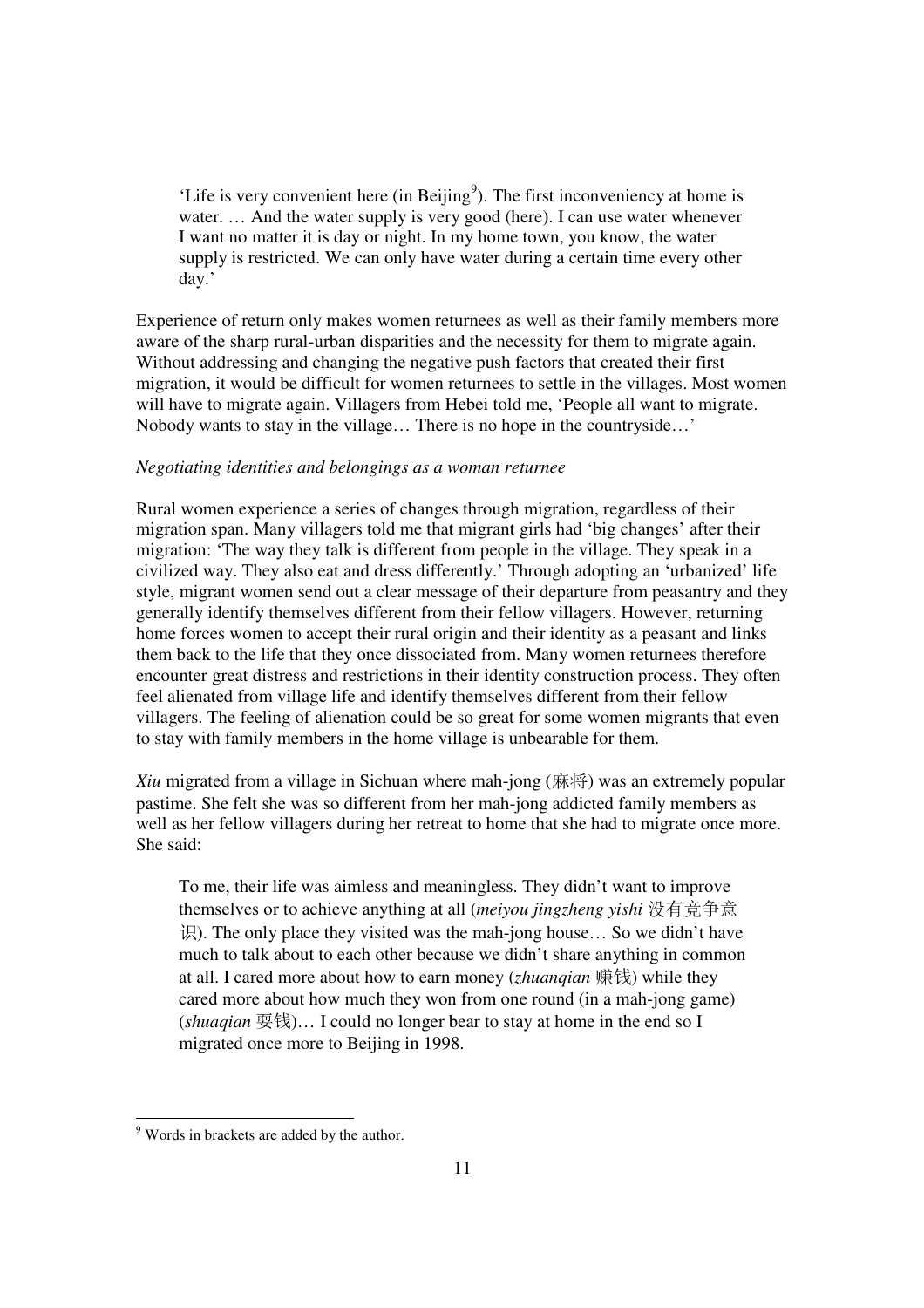Although many women migrants share the feeling of being a stranger in the city, rootless, isolated and inferior and their sense of rootlessness in the city strengthened their ties with home during migration, few women feel settled in their returned life at home in their villages. They are home but they no longer feel 'belonged'. Their geographical departure from the city does not remove their attachment to the city. On the contrary, it engenders and reinforces their sense of belonging to the city and identity as a migrant worker. For them, the return to the home villages is seen as a temporary interruption to their migration project rather than a long term settlement. The discourses of their memories about their life in the city are always connected to their plans of remigration to the city. Talking about her life as a returnee in her husband's village, Qin told me,

I can meet all kind of people when I work in the city and I can get a lot of knowledge there. But here in the countryside we don't read anything at all. And we don't know anything about the outside world at all. We are like an idiots. Especially when we go to a strange place, in a new environment, we are like the blind. The feeling is awful. We will not feel like this if we see new things often and get used to them. I prefer working in the cities. My mother-in-law mentioned today that next year, when my daughter is getting older, it would be time for me to find a job.

(The reason why) I am now home is because I have to take care of my daughter and I have no other choices at all. I will definitely migrate to the city next year when my daughter gets older. I can have chance to know all the modern things in the city. There is nothing at home but a few fellow villagers.

Women returnees' former migration experience may grant them some bargaining power in the family, nonetheless, as in their first migration, whether they can re-migrate again is often not up to them to decide. However, by differentiating themselves from their 'fellow peasants', reiterating memories about their life in the city and planning migration for the future, women returnees reconstruct an imagined identity as 'a migrant in the city'. Both their experience of temporary sojourn in the city and their return to home village work together in urging them to renegotiate a passage back to the cities. According to the fieldwork data, one third of the women migrants interviewed had the experience of returning home. Most of the returnees expressed a strong determination to migrate again and the majority did return to the city and were still in migration by the time of the interview.

### *Concluding remarks*

Return migration has never been a one-off, one-time event. As floaters in the city, peasant workers would have to return to their home villages at some point of their life. However, until recently, neither the government nor the academics had paid much attention to it. Using ethnographic data, this research engenders how rural migrant women returnees experience, articulate and shape return migration and shows that the government needs to readjust its policies and programmes and made them more gender sensitive so that they could meet the needs of rural women returnees.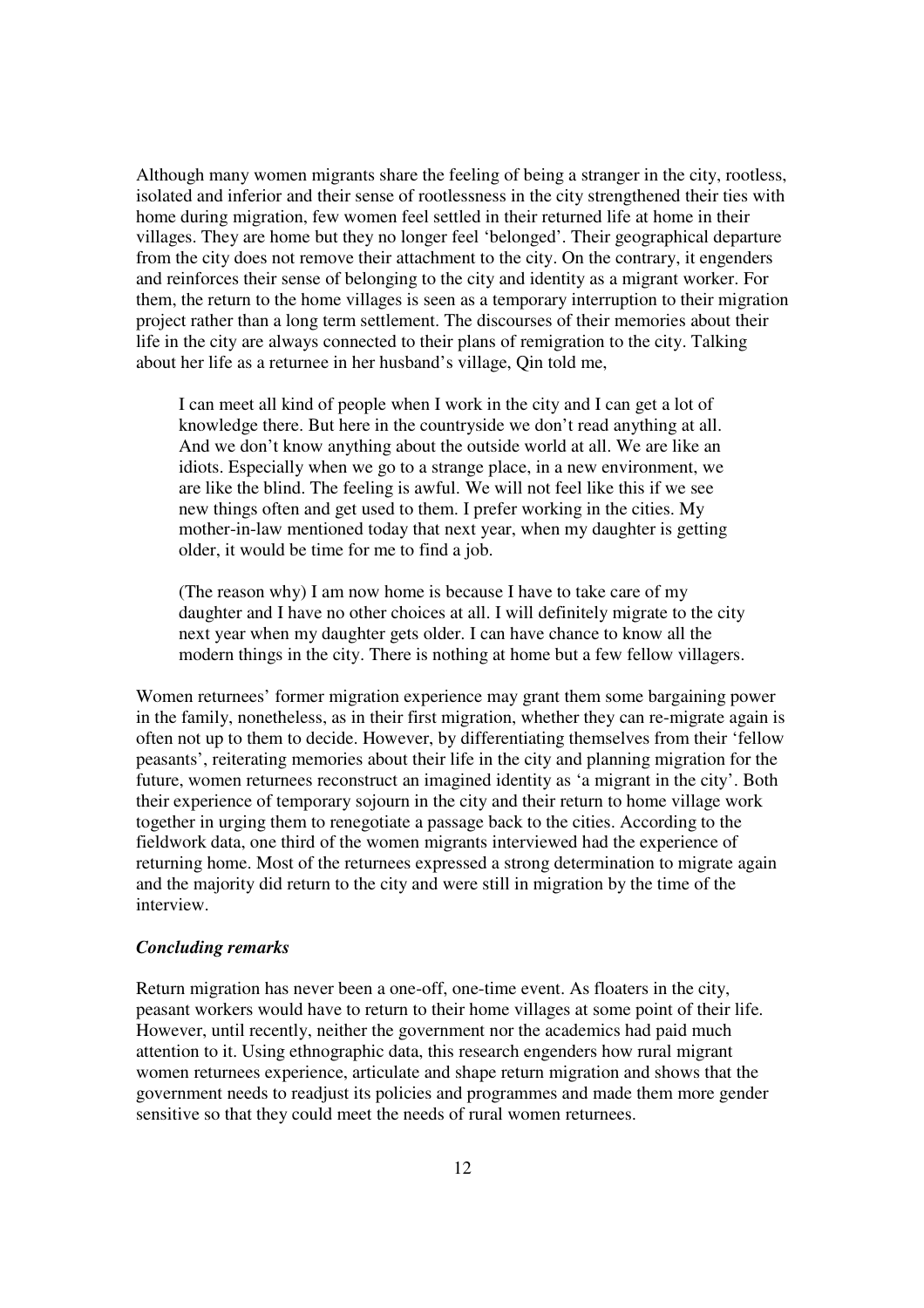Rural women have limited choice in both their migration and return process. Both their migration and return are choices out of necessities rather than acts of free will. As in their migration, many women migrants return home to meet the expectations and demands of family members in the village and rural women's return is directly and strongly influenced by their subordinate status. As returnees, rural women encounter many difficulties. The fact that they are no longer a cash earner but a 'dependent' in the family reinforces the unequal gender relations in the family. This also leads both women returnees and their family members put more value on the waged work in the cities rather than unpaid domestic work in the household, which further devalues women's unpaid labour in the domestic sphere. Many women returnees do not have any land, which makes women expose to poverty and impoverishment. Lack of *guanxi* networks in both the cities and home villages also disadvantages women from getting social support and protection.

Many women returnees encounter distress and restrictions in their identity construction process. Their return not only makes women more aware of the rural-urban disparities, but also further alienates women from peasantry and village life. Many women identify themselves different from their fellow villagers. Living away from the city reinforces their sense of belonging to the city. Through disassociation from their fellow villagers, memories of their life in the city and planning migration for the future, women returnees reconstruct an imagined identity as 'a migrant in the city'. Both their experience of temporary sojourn in the city and their return to home village work together in urging them to renegotiate a passage back to the cities.

In addressing 'the problem of rural returnees', the government needs to design long term, systematic policies and programmes that are gender sensitive to meet the needs of both men and women returnees and to ensure that gender concerns are incorporated in these policies at both national and local levels (OSCE, 2009). Readjustment of land allocation policies and practices that protect rural women's land rights, programmes that help women to build up and extend their *guanxi* networks, financial support to landless women returnees and free counselling services that are accessible to women returnees in the villages would greatly aid rural women returnees' resettlement in the villages and enhance their well-being.

To make rural women's return a 'sustainable return' (Black and Gent, 2006), the government also needs to readdress the negative push factors in the countryside that create women's first migration, without which, women returnees will not settle in the villages and they will have to migrate to the cities again.

# *References*

Agarwal, Bina (2002) Are We Not Peasants Too? Land Rights and Women's Claims in India, *Seeds* No. 21, 29. Accessed 20-06-10, Available from: www.popcouncil.org/publications/seeds/seds21.pdf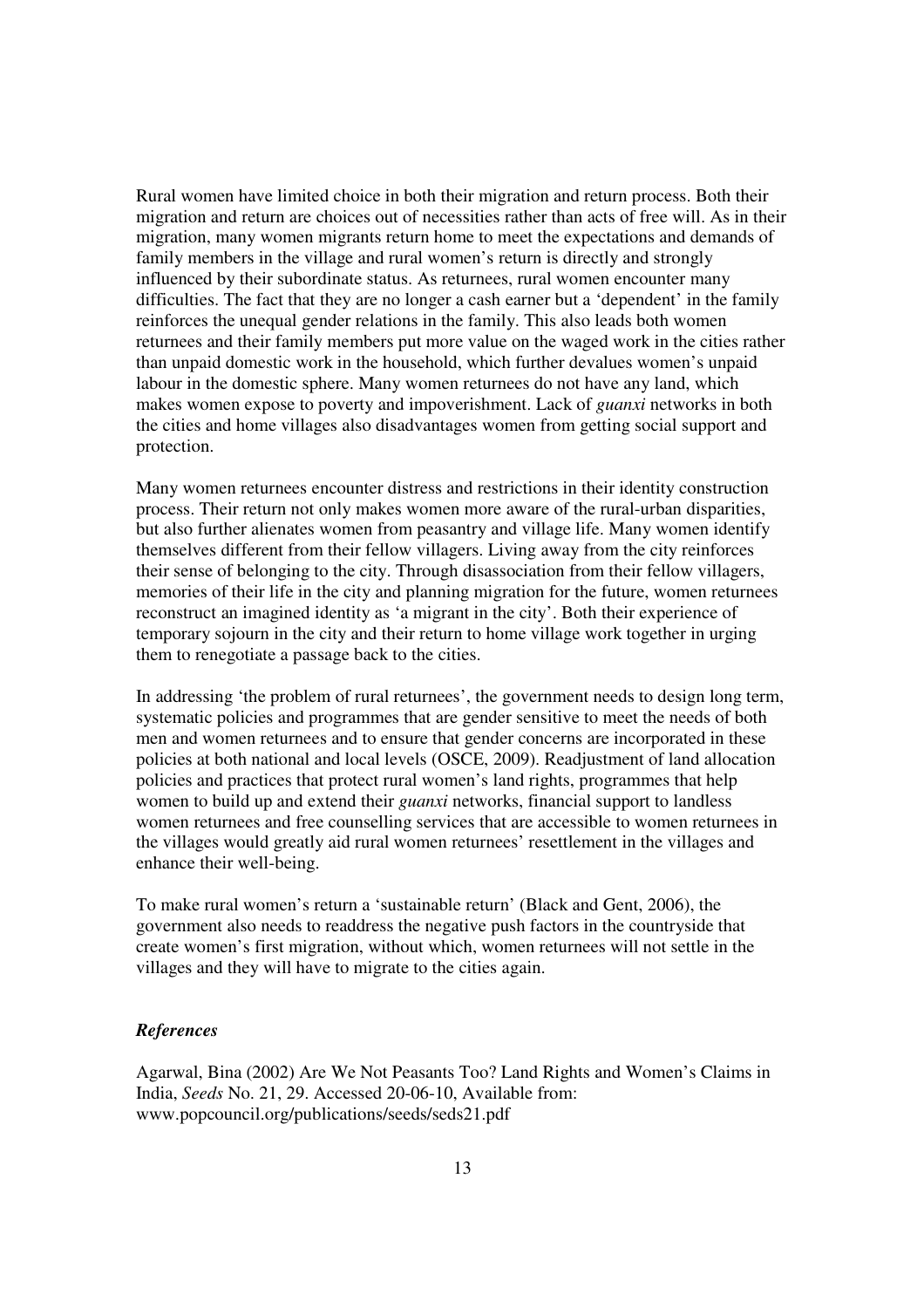Au, L and Nan, S. (2007) "Chinese Women Migrants and the Social Apartheid," *Development* 50, 3, 76-82.

Black, R. and Gent, S. 2006 'Sustainable Return in Post-conflict Contexts' *International Migration* 44 (3), pp. 15-38

CCTB *(Central compilation & translation Bureau)* (03/24/2009) "Jinrong weiji beijing xia de jiuye xingshi (shang)," ("Employment under financial crisis Part 1") Accessed 20- 06-10, Available from: http://www.cctb.net/cgtj/200903240005.html

Chang, Xiaohong (02/02/2009) "Chenxiwen: yue 2000 wan nongmingong shiye, xu zhimian xiangguan shehui wenti," ("Chen Xiwen: about 20 million peasant workers lost jobs, have to face the related social problems"), *Cajing (Finance),* Accessed 20-06-10, Available from: http://www.caijing.com.cn/2009-02-02/110051988.html

Davin, D. (1999) *Internal Migration in Contemporary China*. New York: St. Martin's Press.

Davin, D. (1996) Gender and rural-urban migration in China. *Gender and Development*, 4, 1, 24-30.

De, Zhong (26/02/2009) 'MOHRSS: postgraduates reach 6.1 million, pose great employment challenge' (renaobu: 2009 nian gaoxiao biyesheng da 610 wan, jiuyexingshi yanjun), *China Net* (Zhongguo Wang) Accessed 25-06-10, Available from: http://www.china.com.cn/news/txt/2009-02/26/content\_17341057.htm

Fan, C. C. (2003) Rural-Urban Migration and Gender Division of Labor in Transitional China. *International Journal of Regional Research*, 27, 1, 24-47.

Fu, Jing (02/03/2010) 'Urban-rural income gap widest since opening-up', *China Daily*, Accessed 25-06-10, Available from: http://www.chinadaily.com.cn/bizchina/2010- 03/02/content\_9524530.htm

Gaetano, A. M. and Jacka, T. eds, (2004) *On the Move – Women in Rural-to-urban Migration in Contemporary China*. New York: Columbia University Press.

IOM, (2005) *Essentials of Migration Management for Policy Makers and Practitioners,*  IOM

Jacka, T. (2006) *Rural Women in Urban China: Gender, Migration, and Social Change*. New York: M.E. Sharpe.

Jacka, T. (1997) *Women's Work in Rural China*. Cambridge: Cambridge University Press.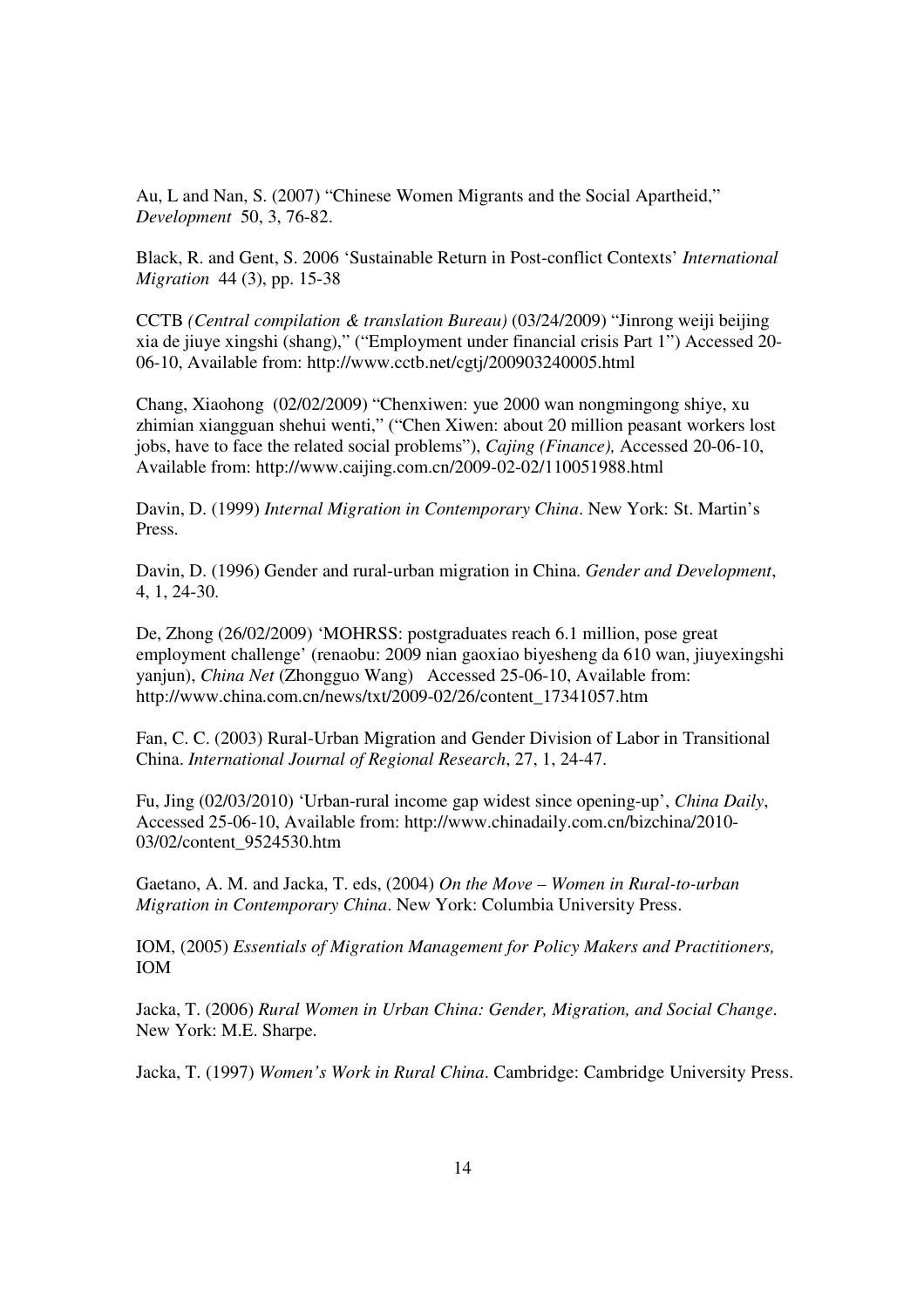Jacka, T. (2006) Approaches to Women and Development in Rural China, Journal of Contemporary China, 15(49), 585–602.

Li, Peng (11/12/2008) "Guowuyuan huiyi yaoqiu gaodu zhongshi nongmingong jiuye" (State council's meeting emphasis peasant workers' employment), *Caijing (Finance)*, Accessed 25-06-10, Available from: http://www.caijing.com.cn/2008-12- 11/110037605.html

Ren, Huibin (2008) "Woguo nuxing nongmingong laodong quanyi baozhang xingshi yanjun," ("*Women peasant workers' labour right protection is facing a grim situation*"), *Xinhua Wang* (*Xinhua News),* Accessed 25-06-10, Available from: http://sc.mingong123.com/news/106/200805/79d358695c109321.html

Mo, Wenxiu (09/02/2007) 'Rural Women's land right and related economic benefits' (guanzhu nongcunfunu dutichengbaoquan jixiangguan jingji quanyide shixian) *China Human Rights*, Accessed 05-07-10, Available from: http://www.humanrights.cn/cn/zt/qita/rqzz/2006/06/t20070209\_207618.htm

Murphy, R. (2002) *How Migrant Labour is Changing Rural China,* New York: Cambridge University Press

Rural Migration News (2009) "Obama: Immigration Reform," *Rural Migration News*, 15, 3, Accessed 25-06-10, Available from: http://migration.ucdavis.edu/rmn/more.php?id=1469\_0\_4\_0

OSCE (2009) *Guide on Gender-Sensitive Labour Migration Policies*, Accessed 25-06- 10, Available from: http://www.osce.org/item/37689.html

People's Net (*Renmin Wang)* (2008)"Woguo banshu nunongmingong shu fei zhenggui jiuye, liucheng wu chanjia gongzi" ("Half of our country's women peasant workers are employed informally, 60 per cent women peasant workers are not paid during maternity leave," Accessed 25-06-10, Available from: http://nc.people.com.cn/GB/61154/5075727.html

Pun, Ngai (2005) *Made in China: Women Factory Workers in a Global Workplace* Durham: Duke University Press.

State Council General Office (2008) 'Notice from the State Council General Office on Successful Accomplishment of the Work Regarding Peasant Workers', No 130. Accessed 25-06-10, Available from: http://www.gov.cn/zwgk/2008- 12/20/content\_1183721.htm

The State Council Leading Group Office of Poverty Alleviation and Development (22/03/2007) 'Notice on the implementation of the Rain Programme in poverty stricken area'. Accessed 25-06-10, Available from: http://www.gov.cn/zwgk/2007- 22/03/content\_1183711.htm